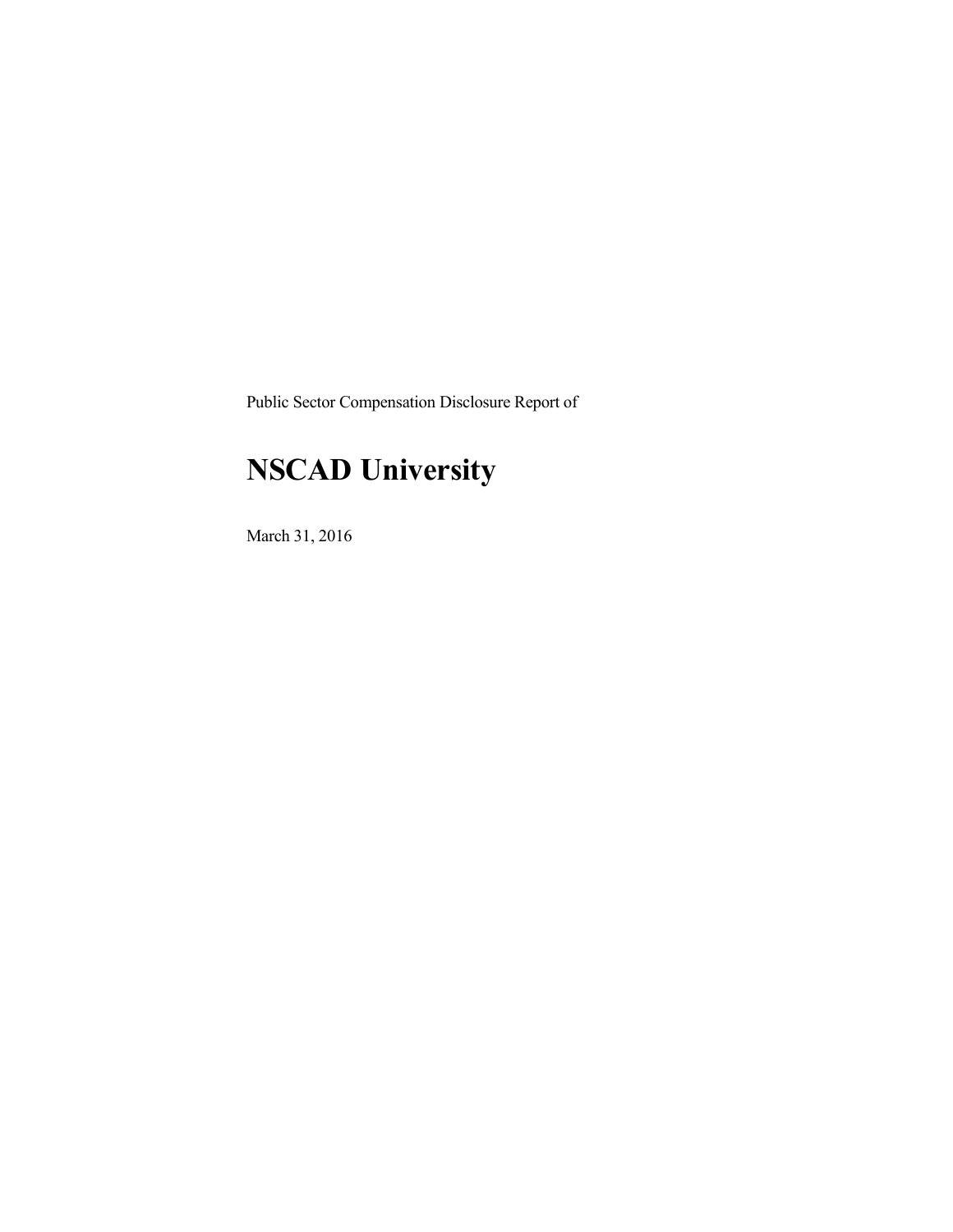# Deloitte.

Deloitte LLP Purdy's Wharf Tower II 1969 Upper Water Street Suite 1500 Halifax NS B3J 3R7 Canada

Tel: 902-422-8541 Fax: 902-423-5820 www.deloitte.ca

### **Independent Auditor's Report**

To the management of NSCAD University

We have audited the accompanying Public Sector Compensation Disclosure Report of NSCAD University for the year ended March 31, 2016 (the "Schedule"). The Schedule has been prepared by management based on the Public Sector Compensation Disclosure Act Bill No. 115.

#### **Management's Responsibility for the Schedule**

Management is responsible for the preparation of the Schedule in accordance with Public Sector Compensation Disclosure Act Bill No. 115, and for such internal control as management determines is necessary to enable the preparation of the Schedule that is free from material misstatement, whether due to fraud or error.

#### **Auditor's Responsibility**

Our responsibility is to express an opinion on the Schedule based on our audit. We conducted our audit in accordance with Canadian generally accepted auditing standards. Those standards require that we comply with ethical requirements and plan and perform the audit to obtain reasonable assurance about whether the Schedule is free from material misstatement.

An audit involves performing procedures to obtain audit evidence about the amounts and disclosures in the Schedule. The procedures selected depend on the auditor's judgment, including the assessment of the risks of material misstatement of the Schedule, whether due to fraud or error. In making those risk assessments, the auditor considers internal control relevant to the entity's preparation of the Schedule in order to design audit procedures that are appropriate in the circumstances, but not for the purpose of expressing an opinion on the effectiveness of the entity's internal control. An audit also includes evaluating the appropriateness of accounting policies used and the reasonableness of accounting estimates made by management, as well as evaluating the overall presentation of the Schedule.

We believe that the audit evidence we have obtained is sufficient and appropriate to provide a basis for our audit opinion.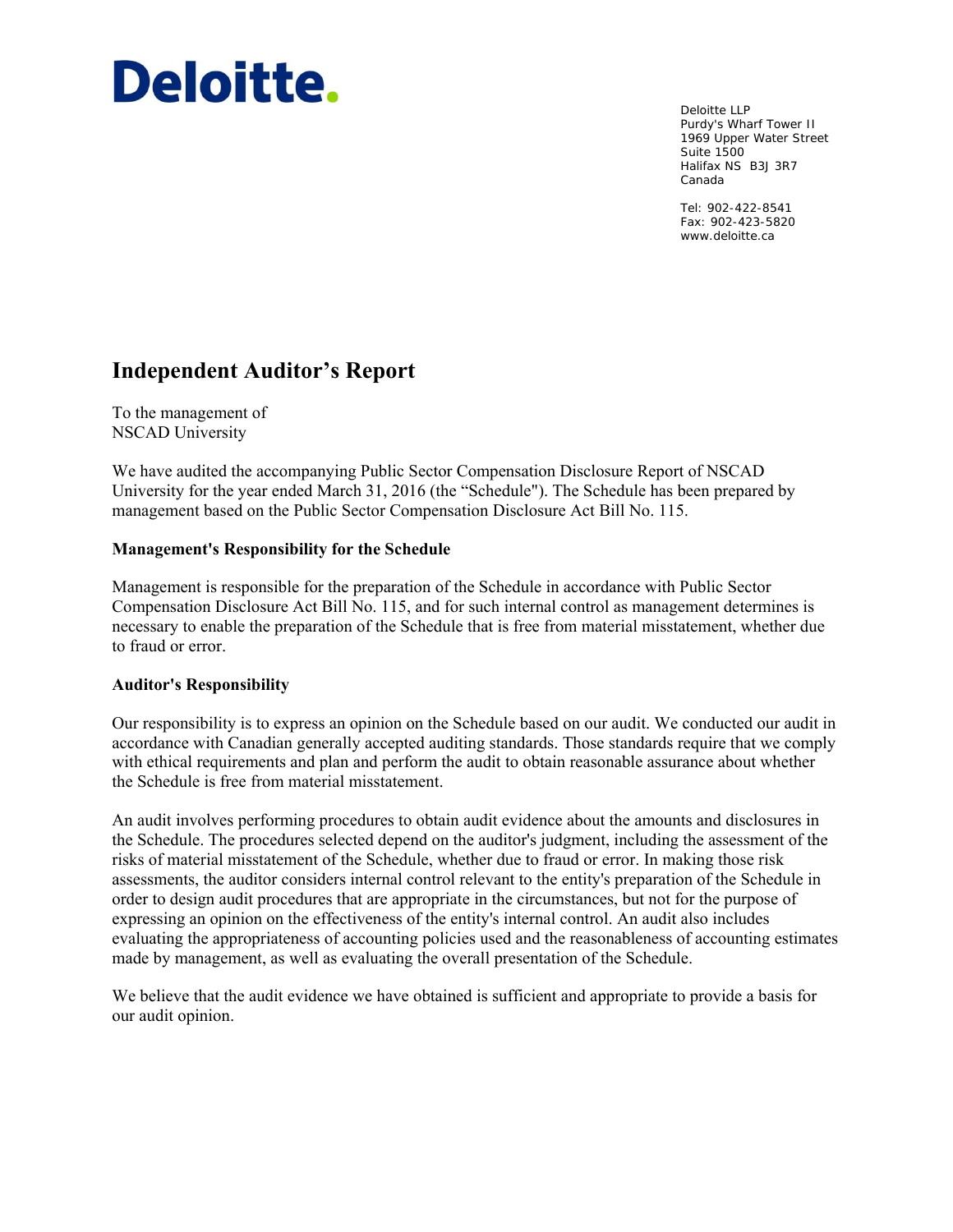#### **Opinion**

In our opinion, the financial information in the Public Sector Compensation Disclosure Report of NSCAD University for the year ended March 31, 2016, is prepared, in all material respects, in accordance with the Public Sector Compensation Disclosure Act Bill No. 115.

#### **Basis of Accounting**

Without modifying our opinion, we draw attention to the basis of reporting note in the schedule, which describes the basis of accounting. The schedule is prepared to meet the requirements of the Public Sector Compensation Disclosure Act dated December 10, 2010. As a result, the schedule may not be suitable for another purpose.

Deloitte LLP

Chartered Accountants June 23, 2016 Halifax, Nova Scotia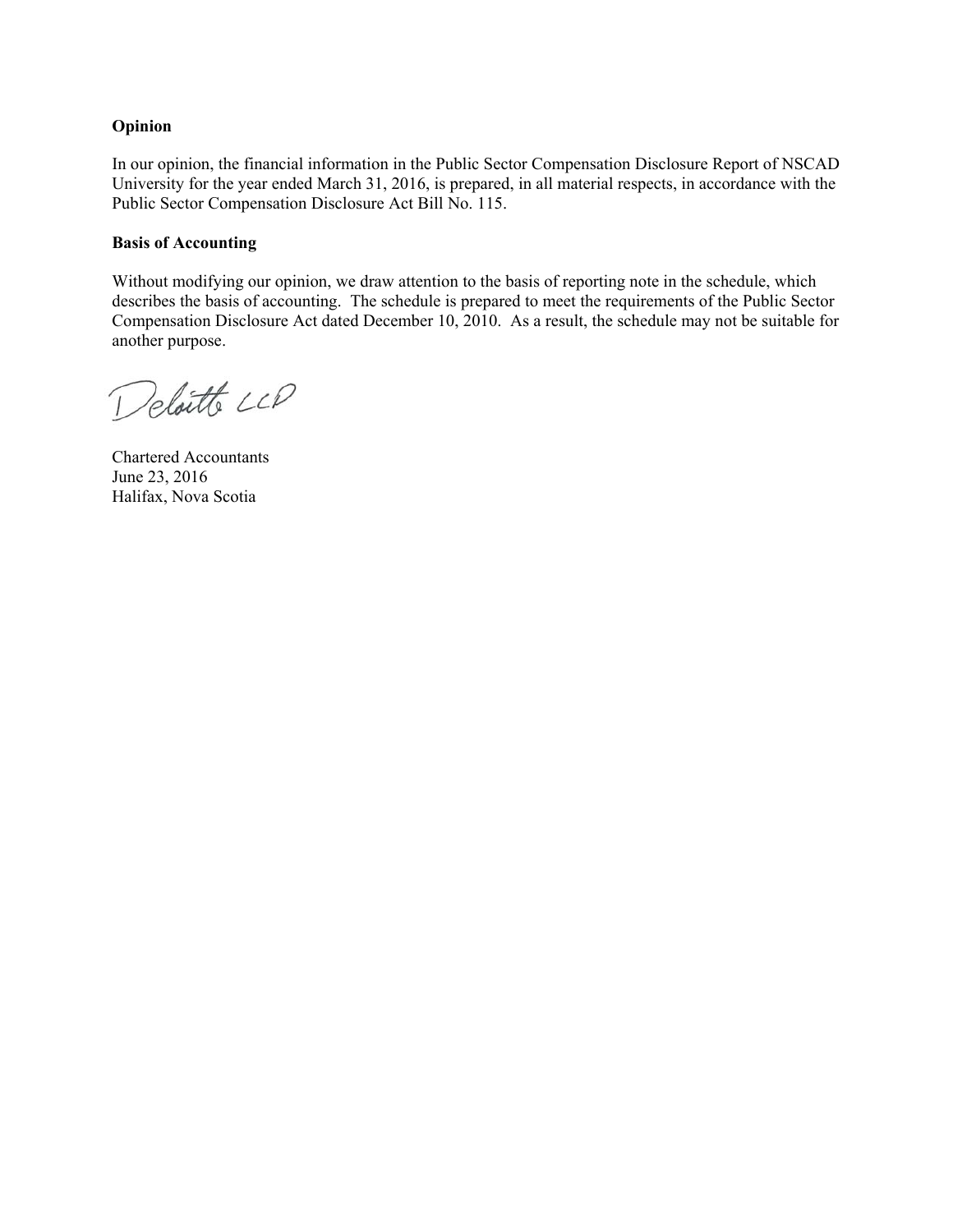## **NSCAD University**  Statement of Compensation Pursuant to the Public Sector Compensation Disclosure Act year end March 31, 2016

#### **Board members, officers and employees, contractors and consultants**

For the year ended March 31, 2016, the following board members, officers and employees received compensation of \$100,000 or more:

| Last name      | First name   | Position       | <b>Amount</b> |
|----------------|--------------|----------------|---------------|
|                |              |                | \$            |
| Alfoldy        | Sandra       | Faculty        | 112,670       |
| <b>Barber</b>  | <b>Bruce</b> | Faculty        | 121,825       |
| Bean           | Robert       | Faculty        | 125,178       |
| Chung          | May          | Faculty        | 106,483       |
| Clark          | David        | Faculty        | 112,673       |
| Comiter        | Alvin        | Faculty        | 129,623       |
| Delva          | Terry        | Faculty        | 101,735       |
| Forrest        | Neil         | Faculty        | 125,361       |
| Funnell        | Suzanne      | Faculty        | 112,076       |
| Graff          | Ann-Barbara  | Administration | 128,443       |
| Honeychurch    | Kenn         | Administration | 120,108       |
| Hougan         | Glen         | Faculty        | 103,038       |
| Howard         | David        | Faculty        | 112,076       |
| <b>Ivey</b>    | Marlene      | Faculty        | 106,483       |
| Johnson-Legere | Sharon       | Administration | 144,787       |
| Leblanc        | Michael      | Faculty        | 115,076       |
| Livingston     | Alex         | Faculty        | 127,890       |
| Lounder        | Barbara      | Faculty        | 130,151       |
| McKay          | Marylin      | Faculty        | 123,351       |
| Meyer          | Rudi         | Faculty        | 113,826       |
| Milton         | Jane         | Faculty        | 111,456       |
| Muller         | Robin        | Faculty        | 107,036       |
| Peacock        | Jan          | Faculty        | 126,756       |
| Ritchie        | Pamela       | Faculty        | 121,004       |
| Smith          | David        | Faculty        | 130,771       |
| Son            | Kye-Yeon     | Faculty        | 117,720       |
| Taylor-Gearing | Dianne       | Administration | 225,320       |
| Varga          | Darrell      | Faculty        | 108,958       |
| Wark           | Jayne        | Faculty        | 122,467       |